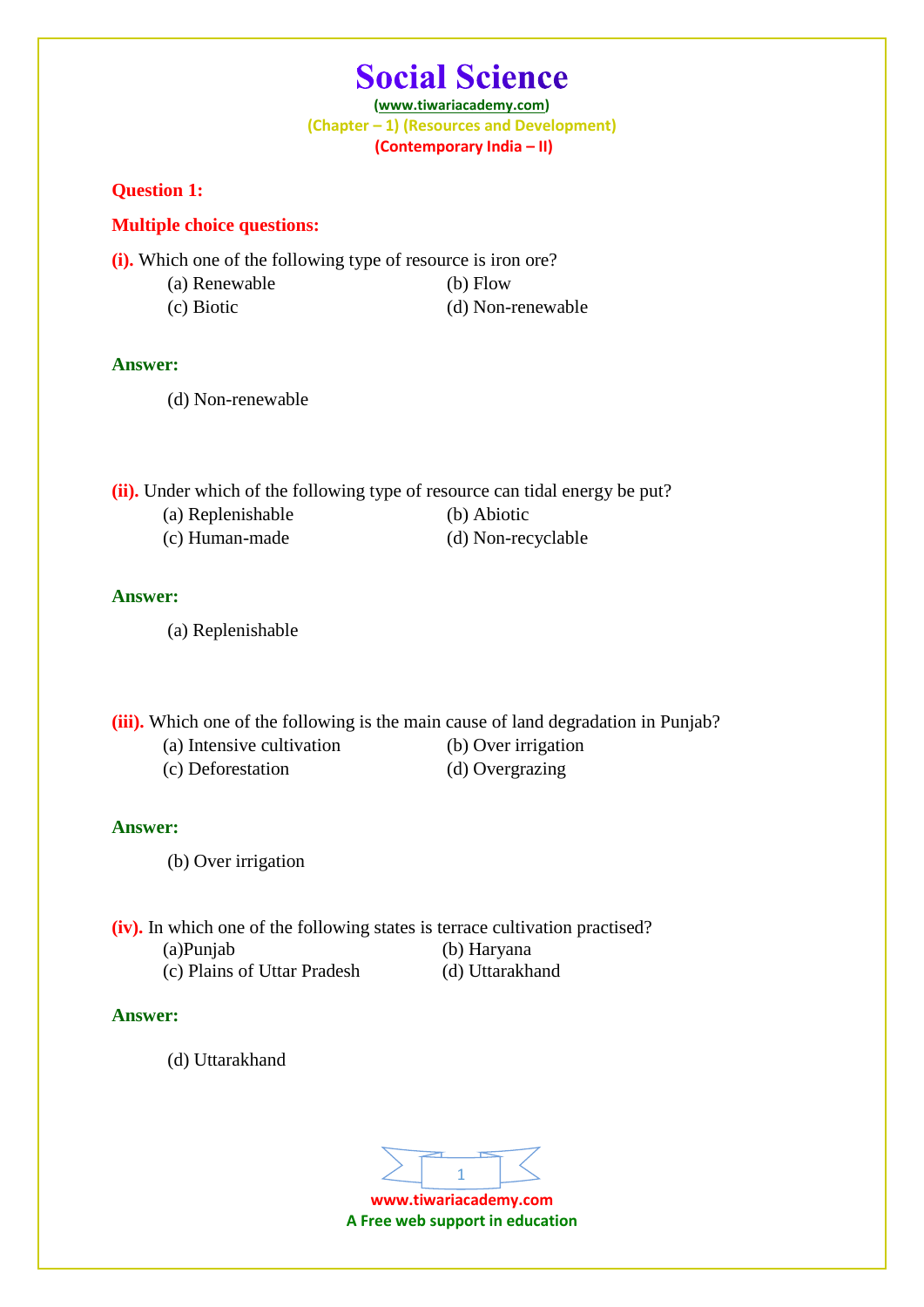# **Social Science**

**(www.tiwariacademy.com) (Chapter – 1) (Resources and Development) (Contemporary India – II)**

**(v).** In which of the following states is black soil found?

- (a) Jammu and Kashmir (b) Rajasthan
- (c) Gujarat (d) Jharkhand

## **Answer:**

(c) Gujarat

## **Question 2:**

## **Answer the following questions in about 30 words.**

**(i).** Name three states having black soil and the crop which is mainly grown in it.

## **Answer:**

Maharashtra, Madhya Pradesh and Chhattisgarh are some states where black soil is found and cotton is the main crop grown on black soil.

**(ii).** What type of soil is found in the river deltas of the eastern coast? Give three main features of this type of soil.

### **Answer:**

Alluvial soil is found in the river deltas of the eastern coast. Alluvial soil is rich in potash, phosphoric acid and lime. It has a high water retention capacity and it is highly fertile soil.

**(iii).** What steps can be taken to control soil erosion in the hilly areas?

## **Answer:**

Terrace farming and shelter belt plantation can be done to prevent soil erosion in hilly areas.

2

**www.tiwariacademy.com A Free web support in education**